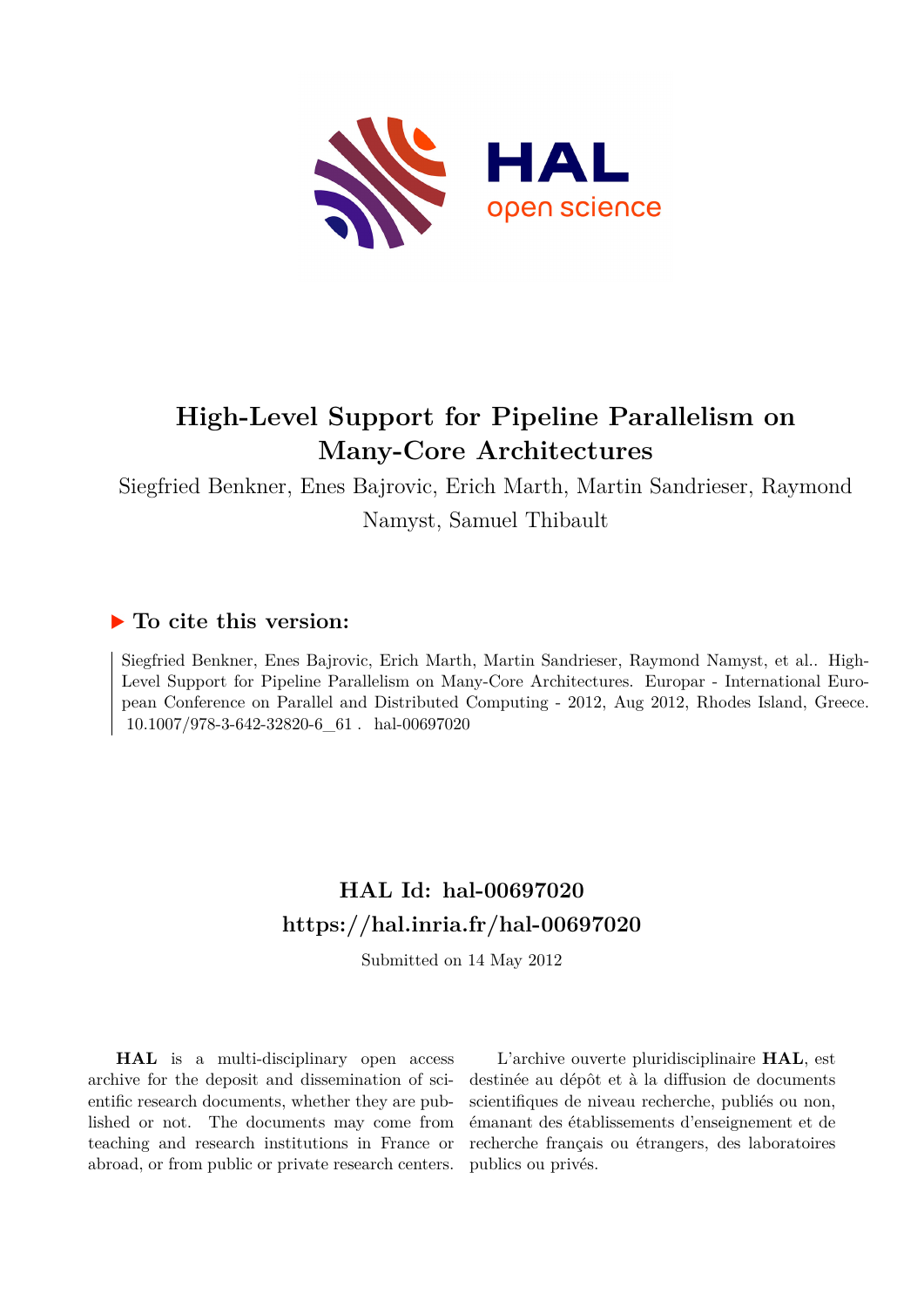# High-Level Support for Pipeline Parallelism on Many-Core Architectures

Siegfried Benkner<sup>1</sup>, Enes Bajrovic<sup>1</sup>, Erich Marth<sup>1</sup>, Martin Sandrieser<sup>1</sup>, Raymond Namyst<sup>2</sup>, and Samuel Thibault<sup>2</sup>

<sup>1</sup> Research Group Scientific Computing, University of Vienna, Austria <sup>2</sup> University of Bordeaux, LaBRI-INRIA Bordeaux Sud-Ouest, Talence, France

Abstract. With the increasing architectural diversity of many-core architectures the challenges of parallel programming and code portability will sharply rise. The EU project PEPPHER addresses these issues with a component-based approach to application development on top of a taskparallel execution model. Central to this approach are multi-architectural components which encapsulate different implementation variants of application functionality tailored for different core types. An intelligent runtime system selects and dynamically schedules component implementation variants for efficient parallel execution on heterogeneous many-core architectures. On top of this model we have developed language, compiler and runtime support for a specific class of applications that can be expressed using the pipeline pattern. We propose  $C/C++$  language annotations for specifying pipeline patterns and describe the associated compilation and runtime infrastructure. Experimental results indicate that with our high-level approach performance comparable to manual parallelization can be achieved.

### 1 Introduction

With the shift towards heterogeneous many-core architectures combining different types of execution units like conventional CPU cores, GPUs and other accelerators, the challenges of parallel programming will sharply rise. For an efficient utilization of such architectures usually different programming models and APIs, tailored for the different types of execution units, have to be combined within a single parallel application. Available technologies like Intel TBB [1], CUDA [2], Cell SDK [3], and OpenCL [4] are characterized by a low level of abstraction, forcing programmers to take into account a myriad of architecture details, usually beyond the capabilities of average users. Several recent research projects including ParLab [5], PetaBricks [6], Elastic Computing [7], ENCORE [8] and others, are addressing these challenges by proposing higher-level programming support for emerging many-core systems.

The European research project PEPPHER [9] targets programmability and performance portability for single-node heterogeneous many-core architectures by means of a component-based approach in combination with a task-parallel execution model. In this paper we present our contributions towards high-level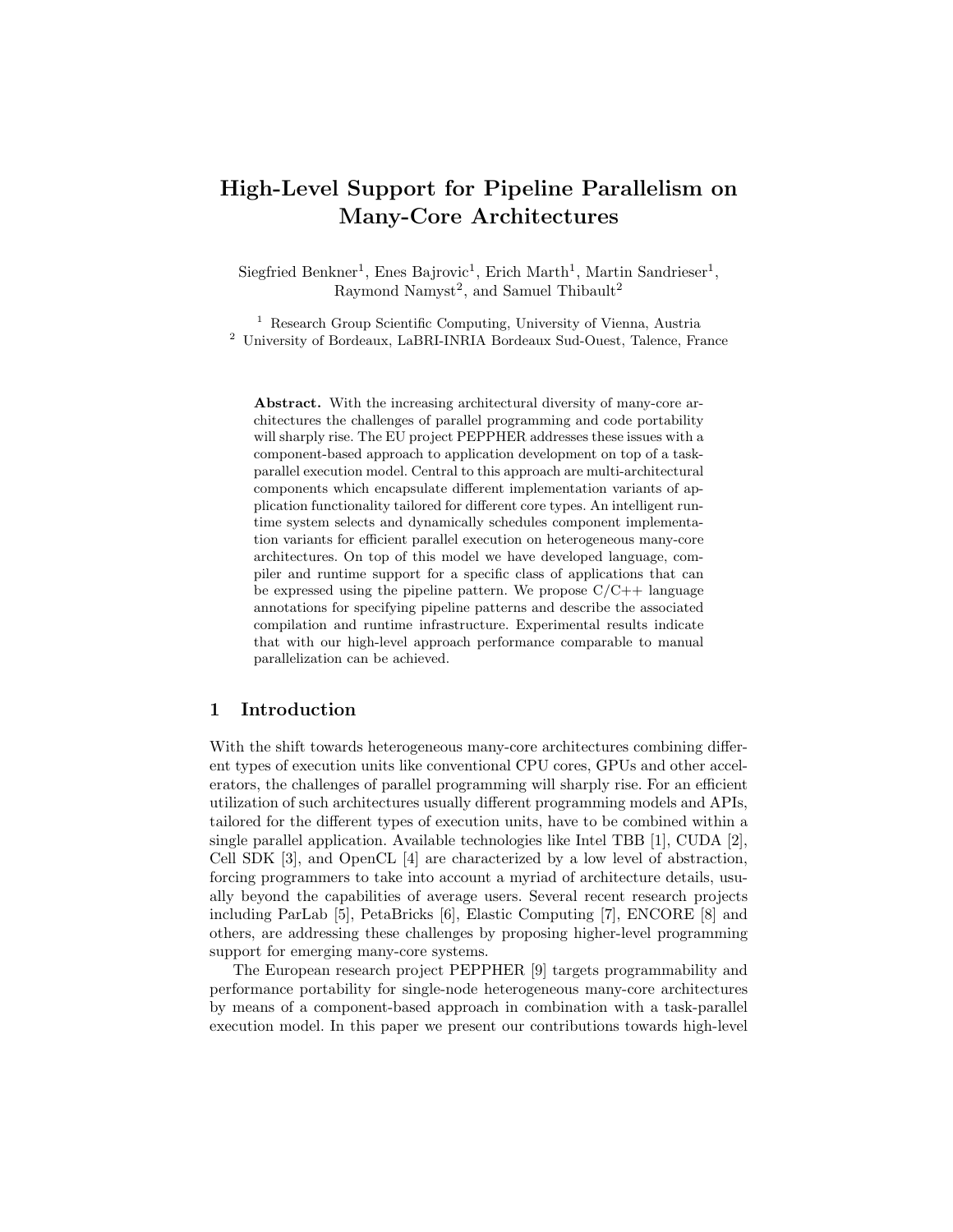support for pipelined applications within the PEPPHER framework. Section 2 outlines the PEPPHER approach and describes the proposed language features for realizing pipelined  $C/C++$  applications. Section 3 describes our source-tosource transformation framework as well as the coordination and runtime support for pipelining. Experimental results for two real-world applications and a comparison to TBB are presented in Section 4. The paper closes with a discussion of related work and future directions.

# 2 High-Level Programming Support

Since there exists no parallel programming model that covers all types of parallel applications and architectures, we argue that a programming framework for heterogeneous parallel architectures should support the use of different programming models and APIs within an application.

#### 2.1 The PEPPHER Component Model

Within the PEPPHER model performance-critical parts of an application are realized by means of multi-architectural components that encapsulate, behind an interface, different implementation variants of a function<sup>3</sup> tailored for different execution units of a heterogeneous many-core system.

Component implementation variants are usually written by expert programmers using different programming APIs (e.g., CUDA, OpenCL) or are taken from optimized vendor-supplied libraries. Non-expert programmers may then construct applications at a high level of abstraction by invoking component functionality using conventional interfaces and source code annotations to delineate asynchronous (or synchronous) component calls. With this approach, a sequential program spawns component calls, which are then scheduled for task-parallel execution by the runtime system. A source-to-source compiler transforms annotated component calls such that they are registered with the runtime system and generates corresponding glue-code.

The compiler and runtime system make use of rich component meta-data, usually supplied by expert programmers via external XML descriptors. Besides information about the data read and written by components, meta-data includes information about resource requirements, possible target platforms, and performance relevant parameters [10]. The runtime system, built on top of the StarPU [11] heterogeneous runtime system, relies on a representation of the program as a directed acyclic graph (DAG) where nodes represent component calls (tasks) and edges represent data dependences. The runtime system dynamically schedules component calls to the available execution units of a heterogeneous many-core architecture such that (1) independent component calls execute in parallel on different execution units and (2) the "best" implementation variants for a given architecture are selected based on historical performance information captured in performance models.

<sup>&</sup>lt;sup>3</sup> These functions must be pure, i.e. they must not access global data, they must be stateless, and they are to be executed non-preemptively.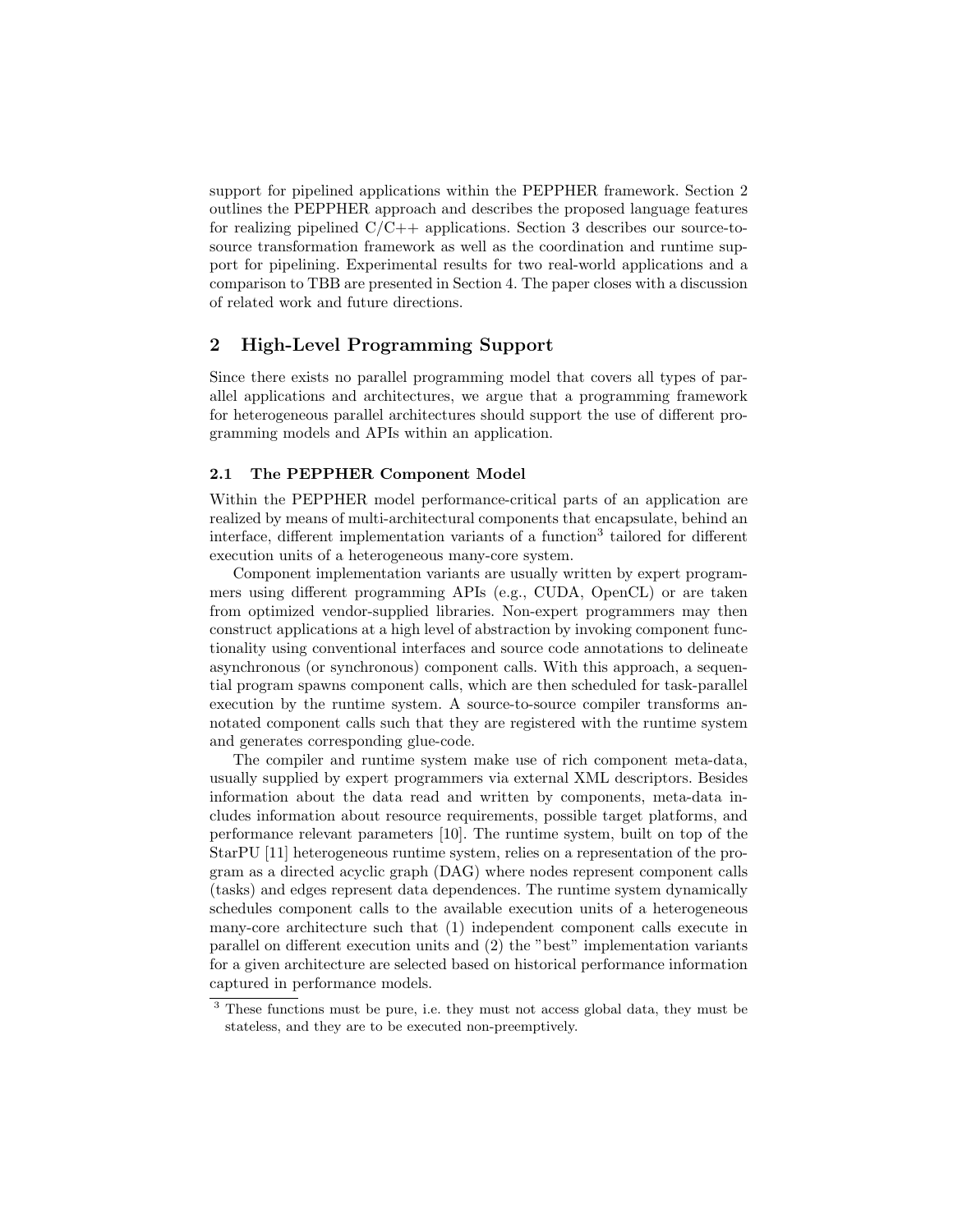#### 2.2 Language Support for Expressing Pipeline Patterns

A pipeline consists of several inter-connected stages, where a stream of data flowing through the pipeline is processed at every stage. Data entering a stage via input port $(s)$  is consumed, processed and emitted at the output port $(s)$ accordingly. Usually, stages are connected via buffer structures from which data is fed into stages. While buffered pipelines require additional memory, they allow to decouple stages and mitigate relative performance differences. In our approach buffers between stages are generated automatically, but we provide language features for the user to control certain aspects of buffering.

The pipeline pattern has the potential of exploiting two levels of parallelism: inter-stage parallelism, if different stages execute on different cores, and, intrastage parallelism, if a stage is itself parallel and executes on, e.g., a GPU.

In our framework, pipelines may be constructed from while loops where the loop body comprises two or more calls to multi-architectural components as considered within the PEPPHER framework. The pipeline pragma indicates that the subsequent while loop represents a pipeline. Each stage of the pipeline corresponds to a single component call statement within the loop body.

```
1 # pragma pph pipeline<br>2 while(data.size != 0
    while (data.size != 0)<br>func1(iFile, data);
3 func1(iFile, data); // connect func1 to func2 via data<br>4 #pragma pph stage replicate(4)// replicate stage 4 times
       #pragma pph stage replicate (4) // replicate stage 4 times<br>func2(data,cdata); // connect func2 to func3
5 func2 (data, cdata); // connect func2 to func3 via cdata<br>6 func3 (cdata. oFile):
6 func3 ( cdata, \circFile ) ;<br>
\begin{bmatrix} 7 & 3 \end{bmatrix}7 }
```
Listing 1.1: Example of a pipeline directive.

#### 2.3 Stage Replication and Stage Merging

Provided application logic permits, stage replication aims to increase the potential parallelism of pipelined applications by creating multiple replicas of a stage that may then be executed in parallel. Stages can be replicated using the stage pragma with the replicate  $(N)$  clause, specifying that a stage should be replicated  $N$  times (see Listing 1.1). As a consequence, multiple stage instances will be generated by the compiler to enable processing of different data packets in parallel, if enough execution units are available. While replication is a suitable technique for increasing pipeline throughput by replicating stages with (relative) high execution times, the programmer has to be aware that the order in which data-packets are processed may change (unless priority ordering is used), resulting in unpredictable application behavior. Moreover, sizes of connected in- and output buffers may have to be adapted as well. Also, stage replication might result in a performance degradation if not enough execution units are available to execute all stage replicas in parallel.

The stage pragma may also be used to merge multiple stages into a single stage (see, e.g., Listing 1.4). This allows the programmer to manually increase the granularity of stages, if the involved individual component calls do not exhibit enough computational density to mandate processing within a separate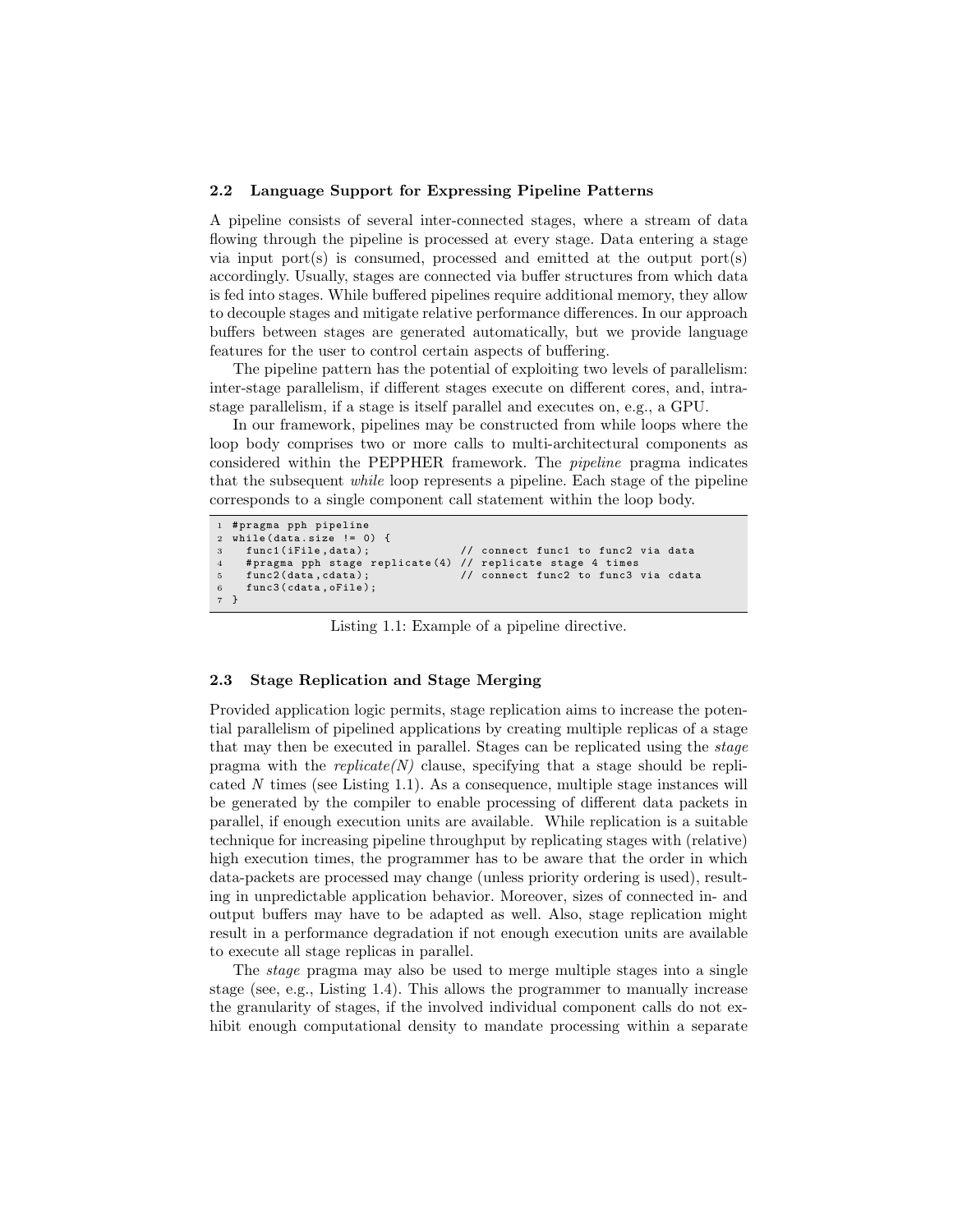stage. Note that stages can only be merged if for all involved stages compatible component implementation variants are available. The interface of the resulting single stage is automatically generated by the compiler, describing all input and output ports of the merged stage.

#### 2.4 Buffer Management

With our framework buffers are automatically generated in between pipeline stages. These buffers temporarily store data packets, generated by the source stage(s), and consumed by the target stage(s). Depending on the type of application, different order guarantees and sizes for buffers may be required. Therefore we provide the buffer clause for specifying the order guarantee, including *pri*ority, random, and fifo, as well as the size of buffers (see Listing 1.2). Global buffer settings may be specified by using the with buffer clause together with the pipeline pragma. Local buffer settings for individual stages may be specified with the *buffer for port* clause within the *stage* pragma. In Listing 1.2 the buffer for port cdata in the second stage is changed to RANDOM and buffer size to 8, while for all other buffers *FIFO* ordering is used.

```
1 # pragma pph pipeline with buffer (FIPO)<br>2 while (data.size != 0) {
  while (data.size != 0) {
3 func1(iFile, data);
     4 # pragma pph stage buffer for port ( cdata , RANDOM ,8)
5 func2 (data, cdata);
6 func2 ( cdata, oFile );<br>
7}
  7 }
```
Listing 1.2: Influencing Buffer Management.

# 3 Implementation

We have developed a prototype source-to-source compiler that transforms  $C/C++$ applications with the described annotations into  $C++$  with calls to a pipeline coordination layer that utilizes the StarPU [11] heterogeneous runtime system for scheduling stages for parallel execution onto the execution units of a heterogeneous many-core system comprising CPUs as well as GPUs. The source-to-source compiler has been implemented using the ROSE compiler infrastructure [12].

#### 3.1 Source-To-Source Transformation

After the usual front-end processing phases an abstract syntax tree is constructed. Pipeline constructs are then further processed to determine the structure of the pipeline (stage interconnection) by analyzing the data types of objects passed between pipeline stages. For each stage interconnection (port) corresponding buffer structures, as specified globally or locally, are generated.

The generated target code contains calls to the pipeline coordination layer which comprises various classes for coordinating the execution of pipeline stages on top of the StarPU runtime system. The Stage class encapsulates information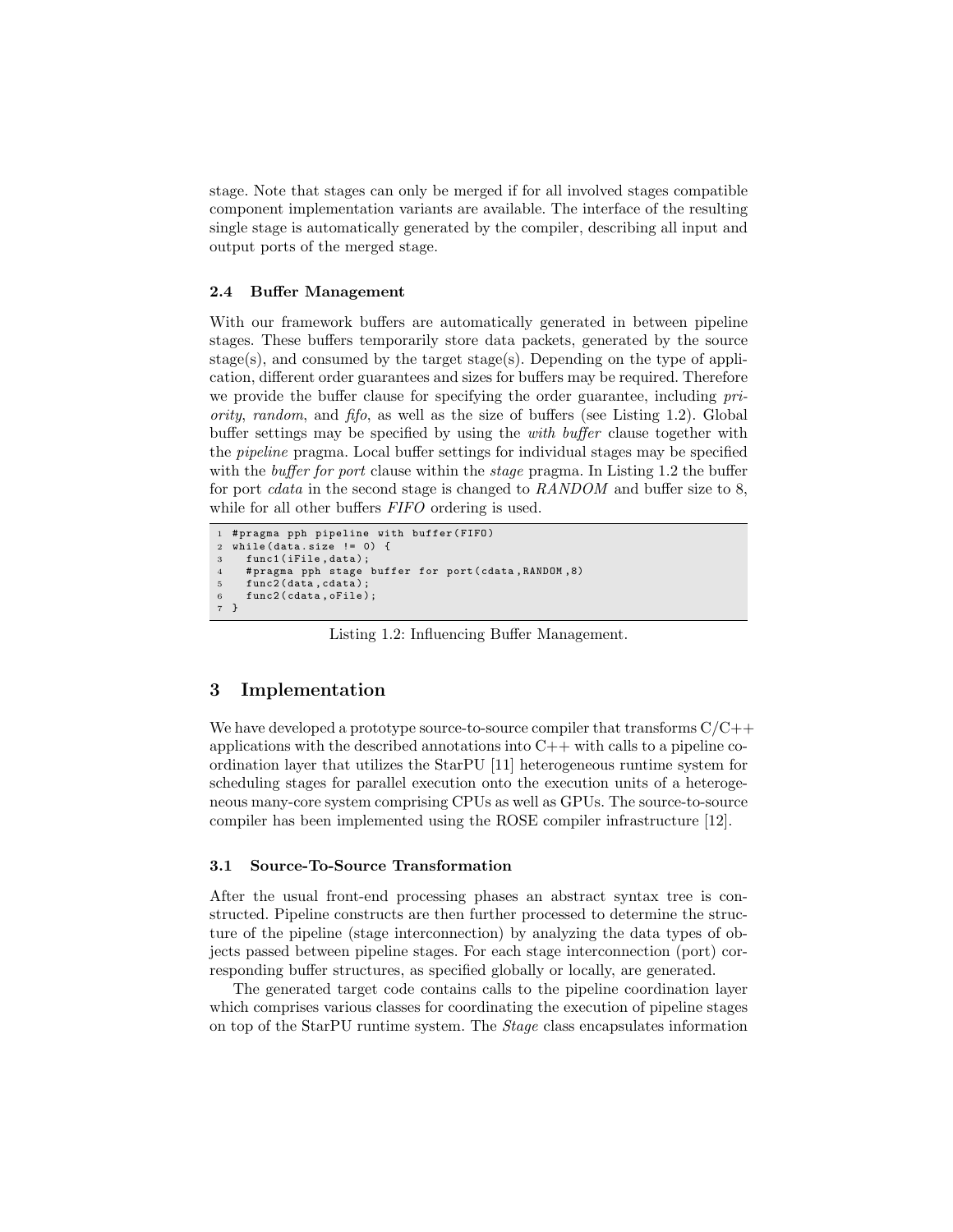

Fig. 1: Overview of the transformation process.

on the stage functionality (component), directly connected buffers and stages for each port, the number of instances of a stage to be processed in parallel (replication count), and the position of the stage within the pipeline (source, inter, or sink). Each stage owns a local coordination mechanism, described later, which slightly differs depending on the position of a stage. The abstract Buffer class generalizes the buffer access interface and is used to derive concrete buffer implementations like FIFO buffers or priority buffers. Each buffer stores information about connected stages, internal storage layout, and the type of data packets.

Figure 1 gives an overview for a three-stage data compression pipeline example. First buffer objects are generated (line 1) for holding data packets and meta-data such as priority tags, creation dates, and other information. Next, all inter-stage buffers are generated to hold the previously generated buffer objects,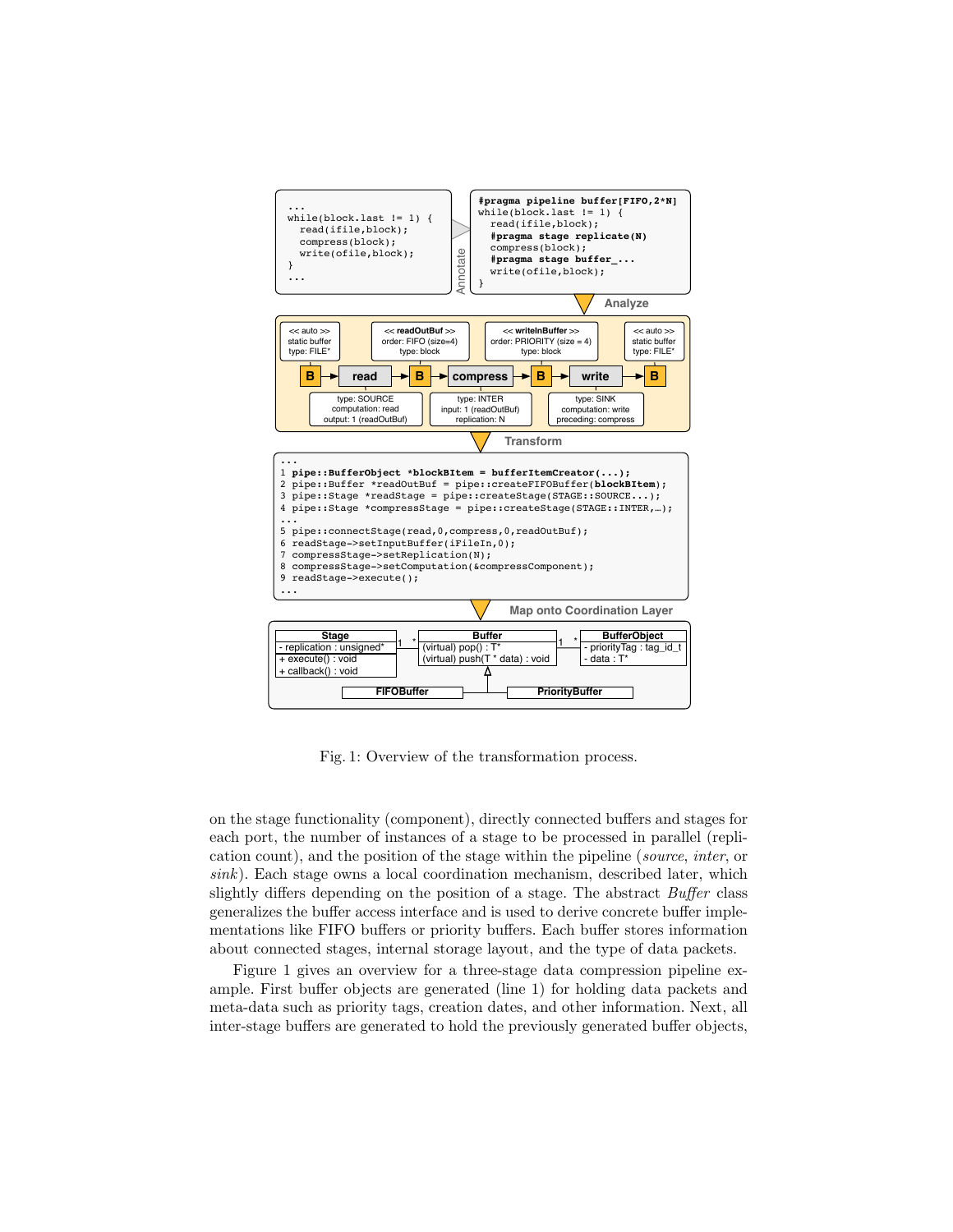setting the default data type for each buffer, as shown in line 2. Class instances for the read and compress stages are generated in line 3 and 4. The stages are further configured by specifying connected buffers, replication counts, and the stage computations, as shown in line 5 to 8. After all stages have been created and configured, stages are posted for execution to the runtime, initiating the actual execution of the pipeline, as shown in line 9.

#### 3.2 Task-based Heterogeneous Runtime

The StarPU runtime system [11] utilized in our framework is based on an abstraction of the underlying heterogeneous many-core architecture as a set of workers, each representing either a general purpose computing core, or an accelerator (e.g., a GPU). The runtime system is responsible for selecting suitable component implementation variants for pipeline stages and for scheduling their execution to workers in a performance- and resource-efficient way, according to a specific scheduling policy. StarPU manages data transfers between workers, ensures memory coherency, and provides support for different scheduling strategies which may be selected at runtime.

The scheduling policy used within this paper is the Heterogeneous Earliest Finish Time [13] policy. This policy considers inter-component data dependencies, and schedules components to workers taking into account the current system load, available component implementation variants, and historical execution profiles, with the goal of minimizing overall execution time by favoring implementations variants with the lowest expected execution time.

#### 3.3 Coordination

The coordination layer controls the execution of a pipelined application by deciding when to post stage component calls to the runtime system. We utilize a local coordination strategy where each stage is at runtime controlled by a corresponding stage object (an instance of the Stage class). The Stage class provides two methods for coordinating the execution of a pipelined application: the method execute() for posting a stage for execution to the runtime system and the method *callback()* for transferring control back to a stage object after its associated component has finished execution on a worker. In the following we outline a coordination scenario for the code shown in Figure 1.

First the runtime system is initialized and the required stage and buffer objects are instantiated. Next, the execution of all stages is initiated by invoking the  $execute()$  method on each stage object. This method posts a stage for execution to the runtime system provided its input buffer(s) and free slots in its output buffer are available. In our scenario, initially only the read stage is posted to the runtime while execution of all other stages is postponed since no input data is yet available. The runtime system then selects a suitable component implementation variant for the read stage and schedules it for execution onto a worker. When the read stage finishes execution on the selected worker, the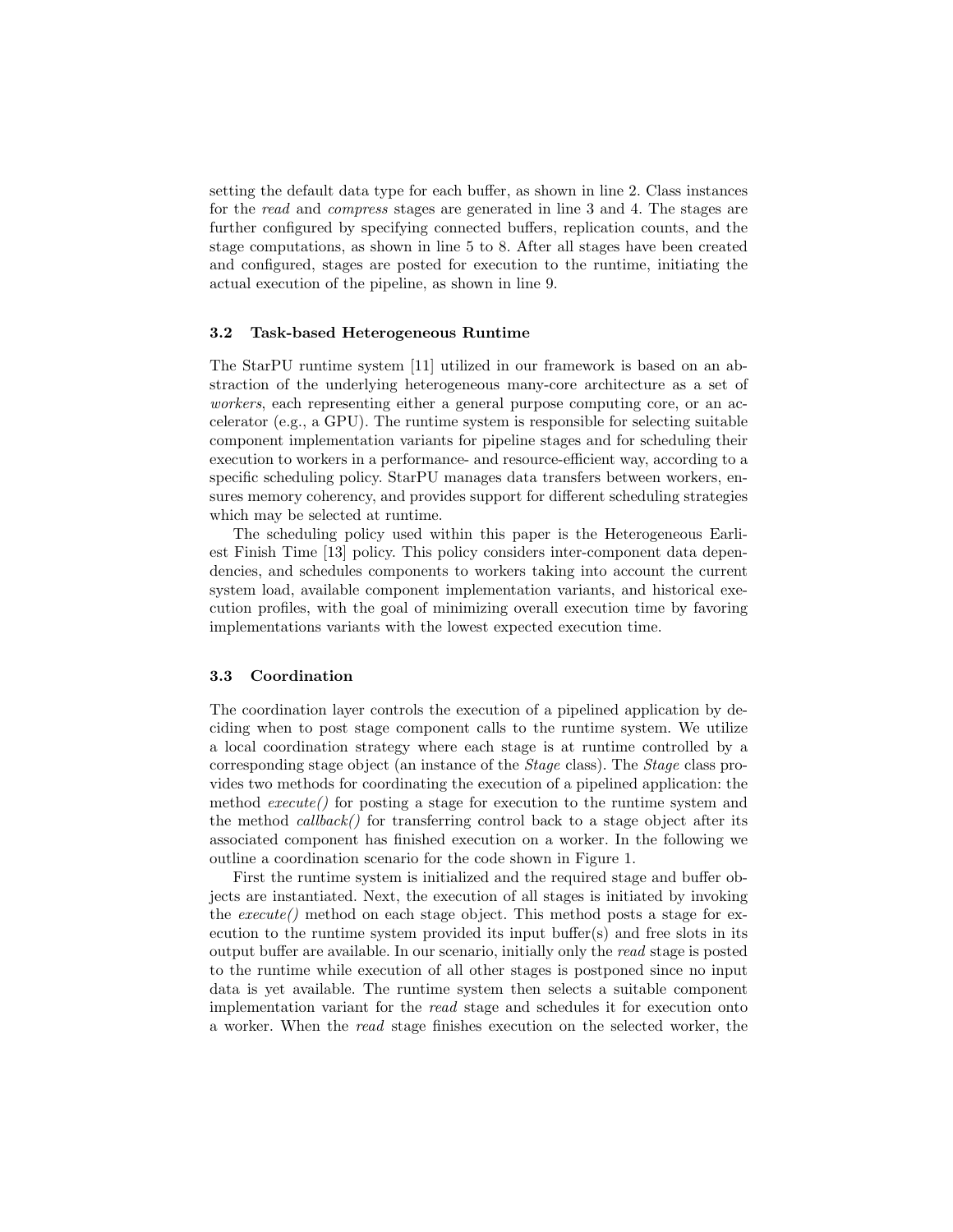runtime system invokes its callback method. Within the callback, first all connected buffers of the *read* stage are updated and then the  $execute()$  method of the connected compress stage is called, which results in posting the compress stage to the runtime system. Finally, if a new data packet to be processed and a free output buffer slot are available, the read stage re-posts itself for execution to the runtime system. The runtime can now schedule the second instance of the read stage and the first instance of the compress stage for parallel execution on different workers. With this scheme, stages coordinate themselves only in combination with their immediate neighbors, but without a central coordinator.

## 4 Experimental Evaluation

An initial evaluation has been performed with two real world codes, a data compression application and a face detection application. We compare our approach to Threading Building Blocks (TBB) as well as to existing parallel implementations on two different architectures. Architecture A represents a homogeneous system with two Intel Xeon X7560 (8 cores, 2.26 GHz) running RHEL 5. Architecture B is a heterogeneous system with two Intel Xeon X5550 (4 cores, 2.67 GHz), one Nvidia GeForce GTX 480 (480 Cores, 1.5GB, 1.40GHz), and one Nvidia GeForce GTX 285 (240 Cores, 1GB, 1.48GHz), CUDA 4.0 and RHEL 5.6. The performance numbers shown are average execution times over ten runs.

#### 4.1 BZIP2 Compression

BZIP2 is an open-source lossless data compression tool, based on the Burrows-Wheeler-Transformation [14]. Compared to other compression techniques, BZIP2 is embarrassingly parallel, compressing data at the granularity of blocks with a fixed size. Since there are currently no heterogeneous implementations available, BZIP2 cannot utilize the GPUs of architecture B.

Listing 1.3 outlines the implementation using our language constructs. We implement a three stage pipeline with FIFO and PRIORITY buffers and utilize the replication feature for the middle stage.

```
1 unsigned int N = get_max_cpu_cores();<br>2 #pragma pph pipeline with buffer(FIFO
  # pragma pph pipeline with buffer (FIFO, N*2)
3 while (b != 0) {
     readBlock(file,b);
     # pragma pph stage replicate (N)
6 compress(b):
     # pragma pph stage buffer for port (write .b, PRIORITY)
8 writeCompressedBlock(file,b);<br>9 }
  9 }
```
Listing 1.3: BZIP2 Compression Pipeline

For comparison, we have implemented bzip2 using the pipeline pattern of TBB to create a pipeline [15] with three stages (read, compress, write) using the utility functions provided by the bzip2 library [16]. Since in TBB stages cannot be replicated explicitly, we have set the number of alive objects to twice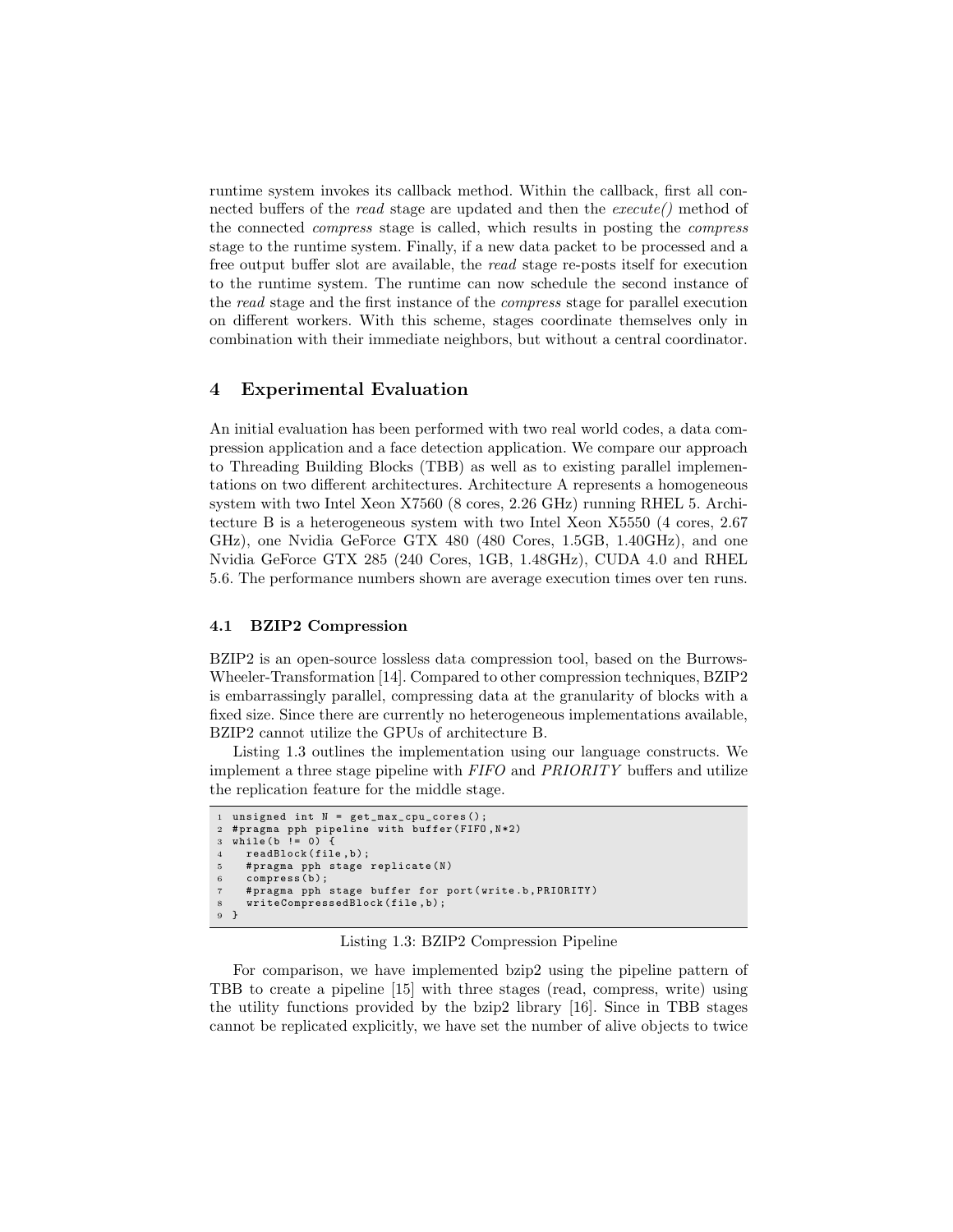|                                                                   | Architecture A |  |  |  |  |  | <b>Architecture B</b>                                                                                                                                                                                                |  |  |  |
|-------------------------------------------------------------------|----------------|--|--|--|--|--|----------------------------------------------------------------------------------------------------------------------------------------------------------------------------------------------------------------------|--|--|--|
| $\# \text{ Cores}$ 1 2 4 8 16    1 2 4 8                          |                |  |  |  |  |  |                                                                                                                                                                                                                      |  |  |  |
| <b>TBB</b>                                                        |                |  |  |  |  |  | $\begin{array}{ l l l l } \hline 248.26 & 135.63 & 66.72 & 32.12 & 14.44 & 245.52 & 122.01 & 62.75 & 33.19 \\ \hline 250.31 & 130.01 & 65.80 & 32.94 & 19.38 & 248.81 & 131.33 & 65.72 & 36.96 \\\hline \end{array}$ |  |  |  |
| $ {\rm pbzip2} $                                                  |                |  |  |  |  |  |                                                                                                                                                                                                                      |  |  |  |
| PEPPHER 245.40 141.68 75.62 35.42 16.83 238.47 109.87 61.97 32.83 |                |  |  |  |  |  |                                                                                                                                                                                                                      |  |  |  |

Table 1: bzip2 Performance Results (execution times in s)

the number of cores available. This allows TBB to schedule stages in parallel if possible. For correct compression in time, we have enabled order preservation. Moreover, we measured an existing code from the pbzip2 project [17], which represents a manually implemented pipeline with three stages (read, compress, and write) and priority buffers.

Table 1 shows the measured (average) execution times for the bzip2 benchmark for compressing a file with size of 1 GB. As can be seen, our high-level approach delivers performance results which are very similar to the other two approaches. However, the programming effort with our approach is significantly reduced, since our version requires only 80 lines of code, while pbzip2 comprises approx. 4000 lines of code and the TBB version 154 lines of code.

#### 4.2 OpenCV Image Processing

The Open Source Computer Vision (OpenCV) library provides extensive support for the implementation of real time computer vision applications [18]. Originally developed for homogeneous architectures, current releases offer built-in support for GPUs based on CUDA. Using OpenCV we have implemented a face detection application in a pipelined manner, where for the detection stage two different implementation variants, for CPUs and GPUs, are provided.

```
1 unsigned int N = get_max_execution_units () ;
2 # pragma pph pipeline with buffer ( PRIORITY ,N *2)
 3 while ( image . number < 32) {
 4 readImage ( file , image );
 5 # pragma pph stage replicate (N) {
 6 resizeAndColorConvert ( image );
 7 detectFace (image, outImage);
 8 }
 9 writeFaceDetectedImage ( file , outImage ) ;
10 }
```
#### Listing 1.4: OpenCV Image Processing Pipeline

Listing 1.4 sketches our implementation as a three-stage pipeline with priority buffers. The pipelines exits once 32 images have been processed. The middle stage, which merges two component calls, is replicated according to the available number of execution units within the system.

For comparison, a pipelined TBB version [15] has been implemented in a similar way. Again, instead of stage replication, we have set the number of alive data packets to twice the number of execution units, enabling TBB to schedule stages in parallel.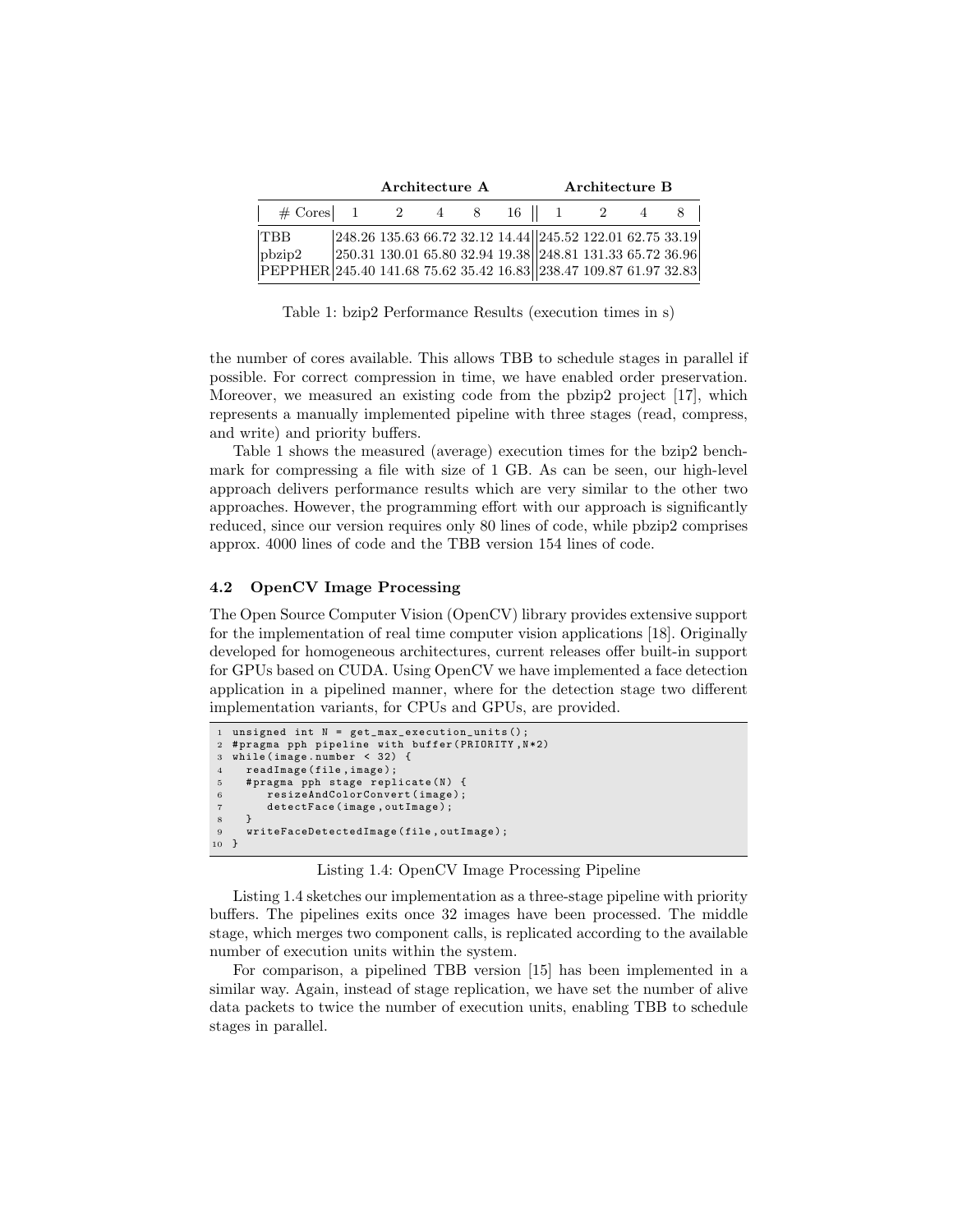| Image Size                                   |          |          |           | VGA SVGA XGA QXGA        |  |  |  |  |  |
|----------------------------------------------|----------|----------|-----------|--------------------------|--|--|--|--|--|
| TBB (1 Core)                                 |          |          |           | 15.61 23.51 41.84 170.58 |  |  |  |  |  |
| PEPPHER (1 Core)                             | 12.40    |          |           | 17.85 30.72 140.86       |  |  |  |  |  |
| Intel TBB (16 Core)                          | $1.26\,$ |          | 1.92 3.39 | 13.60                    |  |  |  |  |  |
| PEPPHER (16 Cores)                           | 1.16     | 1.72     | 2.91      | 12.33                    |  |  |  |  |  |
| Architecture B                               |          |          |           |                          |  |  |  |  |  |
| TBB (1 Core)                                 |          |          |           | 12.75 20.07 35.15 145.68 |  |  |  |  |  |
| PEPPHER (1 Core)                             | 9.62     |          |           | 14.33 24.94 111.45       |  |  |  |  |  |
| PEPPHER $(1 \text{ Core} + 1 \text{ GPU})$   | 3.94     | 5.91     | 10.35     | 46.30                    |  |  |  |  |  |
| PEPPHER $(1 \text{ Core} + 2 \text{ GPUs})$  | 2.95     | 2.72     | 6.53      | 30.81                    |  |  |  |  |  |
| TBB (8 Cores)                                | 1.47     | 2.29     | 4.13      | 17.4                     |  |  |  |  |  |
| PEPPHER (8 Cores)                            | 1.18     | 1.78     | 3.58      | 13.69                    |  |  |  |  |  |
| PEPPHER $(7 \text{ Cores} + 1 \text{ GPU})$  | 1.13     | $1.63\,$ | 2.91      | 11.89                    |  |  |  |  |  |
| PEPPHER $(6 \text{ Cores} + 2 \text{ GPUs})$ | 0.94     | 1.40     | 2.44      | 10.71                    |  |  |  |  |  |

Architecture A

Table 2: OpenCV Performance Results (execution times in secs)

Table 2 shows performance results for the face detection code in comparison to the TBB version using different image resolutions including VGA(640x480), SVGA(800x600), XGA(1024x768), and QXGA(2048x1536). As can be seen, on architecture A our high-level approach outperforms the TBB version by about 20%. On architecture B, when using only the CPU cores, we get similar results. As opposed to TBB, however, our approach can take advantage of the GPUs by utilizing the GPU implementation variant for the (merged) middle pipeline stage. Since for each GPU an additional CPU core is required, the number of usable general purpose cores is reduced accordingly. As can be seen, using one CPU core and one GPU (GTX 460) the execution time is reduced by a factor of up to 3.14 compared to the TBB version using one CPU core. Using a second GPU results in only modest further performance improvements. Again the results show that our high-level approach to pipelining has the potential to outperform TBB, while significantly improving programmability. Moreover, based on our concept of multi-architectural components together with a versatile heterogeneous runtime system, we can take advantage of a heterogeneous CPU/GPU-based architecture without modifying the high-level application code.

# 5 Related Work

Over the last two decades design patterns as well as skeletons had a significant impact on software development in general as well as on parallel and distributed programming [19–22].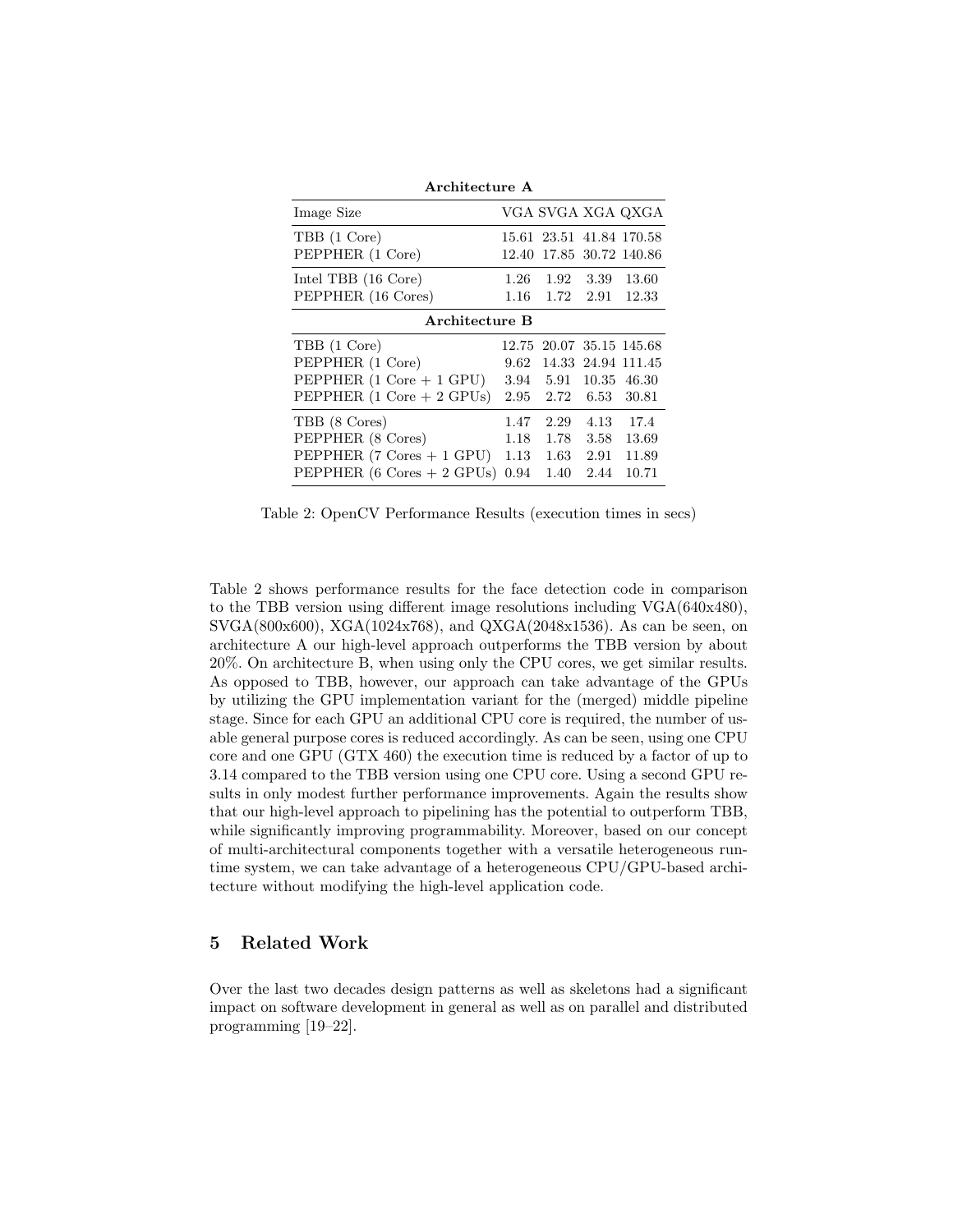Intel Threading Building Blocks (TBB) provides direct support for pipeline patterns. As opposed to our work, TBB targets only homogeneous architectures and does not support stage implementation variants.

Thies at al. [23] propose StreamIt, a domain specific language (DSL) for designing stream-based applications where in combination with the underlying compiler pipeline specific optimizations [24] are applied. However, support for heterogeneous architectures is not addressed in this work.

Schaefer at al. [25, 26], propose a language-based approach for engineering parallel application using tunable patterns. Although different stage implementations are supported within the pipeline pattern, support for heterogeneous architectures has not been addressed.

Suleman at al. [27], propose a feedback-directed approach with integrated support for tuning. In combination with online-monitoring, pipelined applications are optimized on a coarse-grain level. Neither different stage implementation variants, nor optimizations for heterogeneous architectures are supported.

There have been several proposals for extending C or Fortran in order to support programming of heterogeneous systems comprised of CPUs and GPUs including OmpSS [28], PGI Accelerate [29], HMPP [30], and OpenACC[31]. These approaches are based on directives for specifying regions of code in Fortran or C programs that can be offloaded from a host CPU to an attached GPU by the compiler. None of these approaches, however, supports pipelining or other parallel patterns.

# 6 Conclusion and Future Work

We have presented high-level language annotations for  $C/C++$  for developing pipelined applications on heterogeneous many-core architectures without having to deal with complex low-level architectural issues. We provided an overview of the associated implementation framework which is currently being developed within the European PEPPHER project. Our work relies on a component-based approach where pipeline stages correspond to multi-architectural components that encapsulate different implementation variants optimized by expert programmers for different execution units of a heterogeneous many-core system. A source-to-source compiler translates pipelined applications to an object-oriented coordination layer which is built on top of a heterogeneous task-based runtime system. The task-based runtime system attempts to schedule the best component implementation variants for parallel execution on the free execution units of a many-core system such that overall performance is optimized.

Our approach enables to run the same high-level application code without changes on homogeneous and heterogeneous multi-core architectures, delegating to the runtime system task scheduling and implementation variant selection. Experimental results on two different architectures are encouraging and indicate that a performance comparable to manual parallelization can be achieved, despite the considerably higher level of abstraction provided by our language features for the pipeline pattern.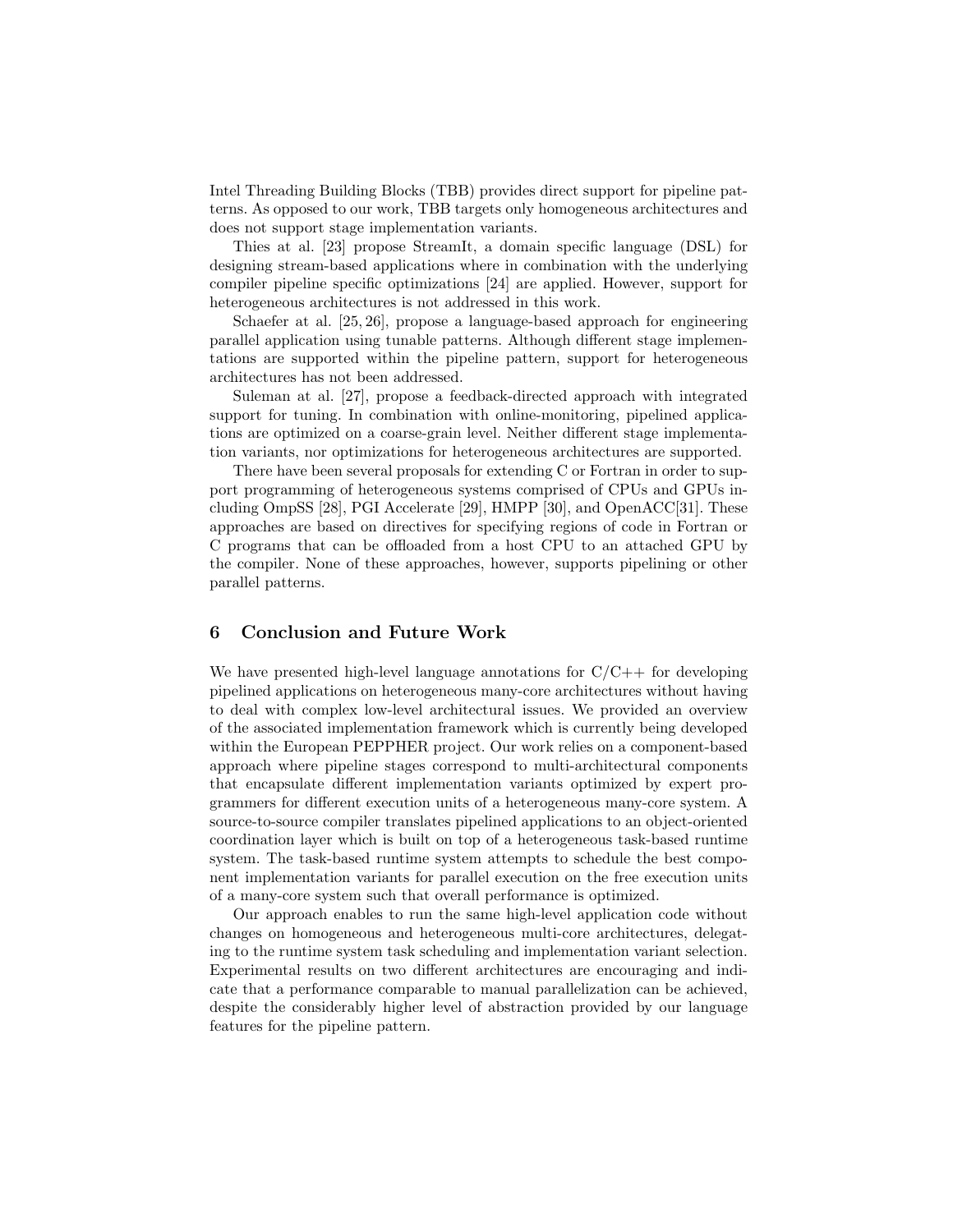For future work we plan to extend our framework with autotuning capabilities to, for example, determine replication counts and buffer sizes for pipeline stages. Furthermore, we plan to experiment with different runtime scheduling strategies as supported by StarPU and to provide support for other parallel patterns.

Acknowledgment This work was supported by the European Commission as part of the FP7 Project PEPPHER under grant 248481.

## References

- 1. Intel, "Threading Building Blocks," 2009. [Online]. Available: http: //threadingbuildingblocks.org
- 2. C. Nvidia, Compute Unified Device Architecture Programming Guide. NVIDIA: Santa Clara, 2007.
- 3. J. A. Kahle, M. N. Day, H. P. Hofstee, C. R. Johns, T. R. Maeurer, and D. J. Shippy, "Introduction to the Cell Multiprocessor," IBM Journal of Research and Development, vol. 49, no. 4–5, pp. 589–604, 2005.
- 4. A. Munshi (ed.), OpenCL 1.0 Specification. Khronos OpenCL Working Group, 2011.
- 5. H. Pan, B. Hindman, and K. Asanović, "Composing Parallel Software Efficiently with Lithe," in Proceedings of the 2010 ACM SIGPLAN Conference on Programming Language Design and Implementation, ser. PLDI '10. New York, NY, USA: ACM, 2010, pp. 376–387.
- 6. J. Ansel, C. P. Chan, Y. L. Wong, M. Olszewski, Q. Zhao, A. Edelman, and S. P. Amarasinghe, "PetaBricks: A Language and Compiler for Algorithmic Choice," in Proceedings of the 2009 ACM SIGPLAN Conference on Programming Language Design and Implementation, PLDI 2009, 2009, pp. 38–49.
- 7. J. R. Wernsing and G. Stitt, "Elastic Computing: A Framework for Transparent, Portable, and Adaptive Multi-core Heterogeneous Computing," in Proceedings of the ACM SIGPLAN/SIGBED 2010 Conference on Languages, Compilers, and Tools for Embedded Systems (LCTES). ACM, 2010, pp. 115–124.
- 8. H. Vandierendonck, P. Pratikakis, and D. S. Nikolopoulos, "Parallel Programming of General-Purpose Programs using Task-based Programming Models," in Proceedings of the 3rd USENIX Conference on Hot Topics in Parallelism, ser. HotPar'11, Berkeley, CA, USA, 2011, pp. 13–13.
- 9. S. Benkner, S. Pllana, J. Traff, P. Tsigas, U. Dolinsky, C. Augonnet, B. Bachmayer, C. Kessler, D. Moloney, and V. Osipov, "PEPPHER: Efficient and Productive Usage of Hybrid Computing Systems," Micro, IEEE, vol. 31, no. 5, pp. 28 –41, sept.-oct. 2011.
- 10. M. Sandrieser, S. Benkner, and S. Pllana, "Using explicit platform descriptions to support programming of heterogeneous many-core systems," Parallel  $Computing$ , vol. 38, no. 12, pp.  $52 - 65$ , 2012. [Online]. Available: http://www.sciencedirect.com/science/article/pii/S0167819111001396
- 11. C. Augonnet, S. Thibault, R. Namyst, and P.-A. Wacrenier, "StarPU: A Unified Platform for Task Scheduling on Heterogeneous Multicore Architectures." Concurrency and Computation: Practice and Experience, no. 23, pp. 187–198, 2011.
- 12. D. Quinlan, "ROSE: Compiler Support for Object-Oriented Frameworks," Parallel Processing Letters, vol. 49, 2005.